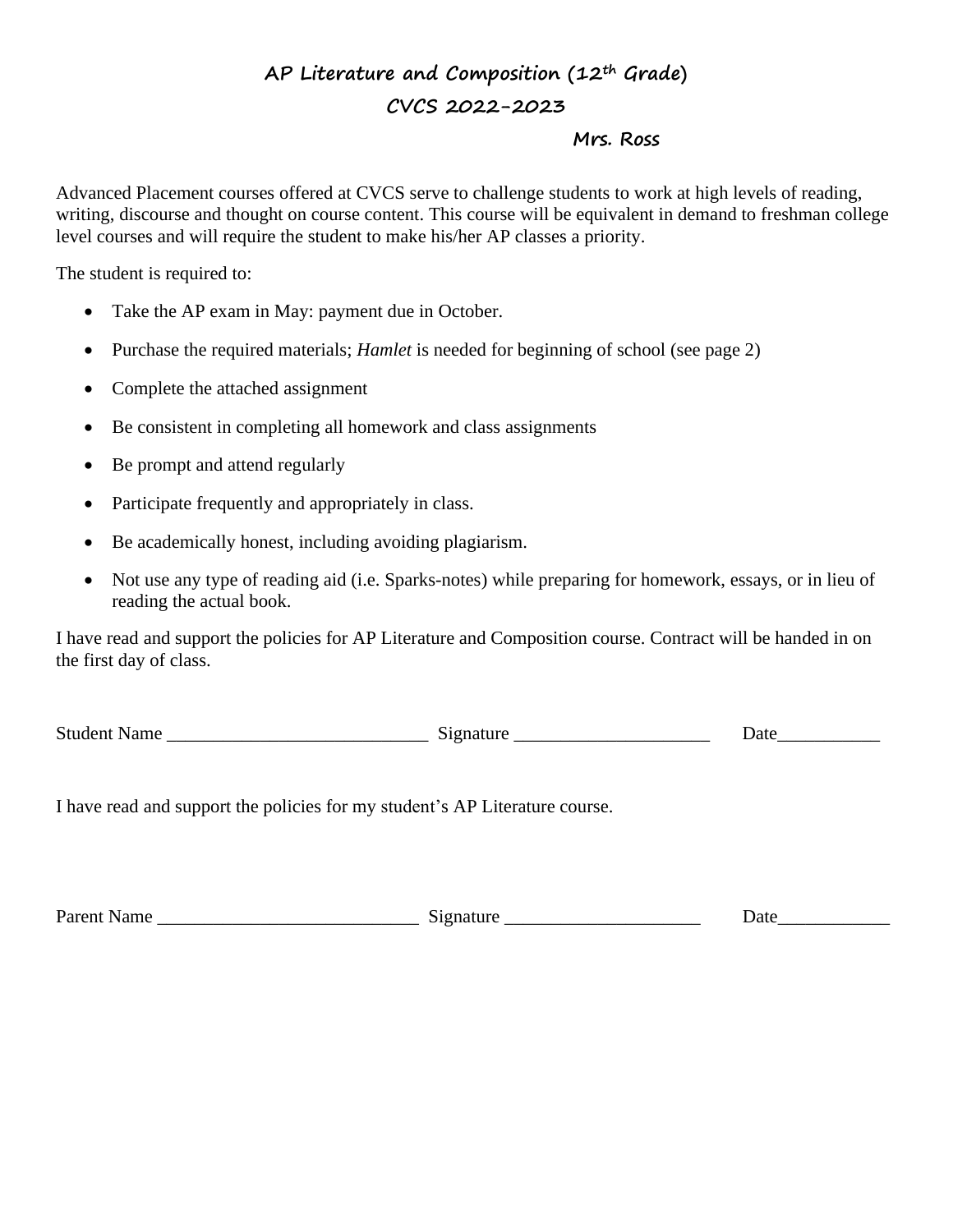## **AP Literature and Composition – Summer Work**

Welcome to AP Literature and Composition!

This course will focus on learning to analyze how authors use language to accomplish their goals. While analyzing excellent writing, you will become a better writer. Our readings will be mostly fiction, both prose and poetry.

Reading: I **strongly** recommend that you complete these assignments over the summer (*The Count of Monte Cristo* is a long book), but the actual due date is in mid-September. Please email any questions to Mrs. Ross at jross@cvcs.org.

### **1. Glossary**

- a. Make a glossary defining and giving examples for each of the following literary terms. I will not be collecting this glossary, but the more familiar you are with these terms, the better you will do in the class and on the AP test. You will also use these words for the Literary Terms section of this assignment
- b. Terms to define: allusion, imagery, irony, symbol, hyperbole, simile, metaphor, tone, mood, narrative techniques, setting, point of view, digression, antithesis, parallel structure, and allegory.

### **2. Reading:**

1. You must read *The Count of Monte Cristo* **by Alexandre Dumas** (unabridged version is highly recommended but abridged will be acceptable).

#### **Abridged edition: The Bantam Classic is the recommended version (ISBN: 0553213504). Translated by Lowell Bair.**

Do NOT choose the Signet Classic (it is much too abridged)

While the book can be found for free at your library, I recommend the aforementioned abridged (or unabridged) version in which you can either highlight or make notes.

- *a.* Complete the attached assignment.
- *b.* There will also be an in-class essay in September

## **You must also have the correct copy of** *Hamlet* **when the class begins.** *Hamlet* **by William Shakespeare (Folger Library Shakespeare)**

**(ISBN:** 978-0743477123**)**

\*\*\*If purchasing through Amazon, scroll down to the ISBN section to make sure that you have the correct edition. Even if you type in the ISBN, Amazon tends to put the version they want you to purchase **first. The Mass Market Paperback (blue cover, will be acceptable)\*\*\***